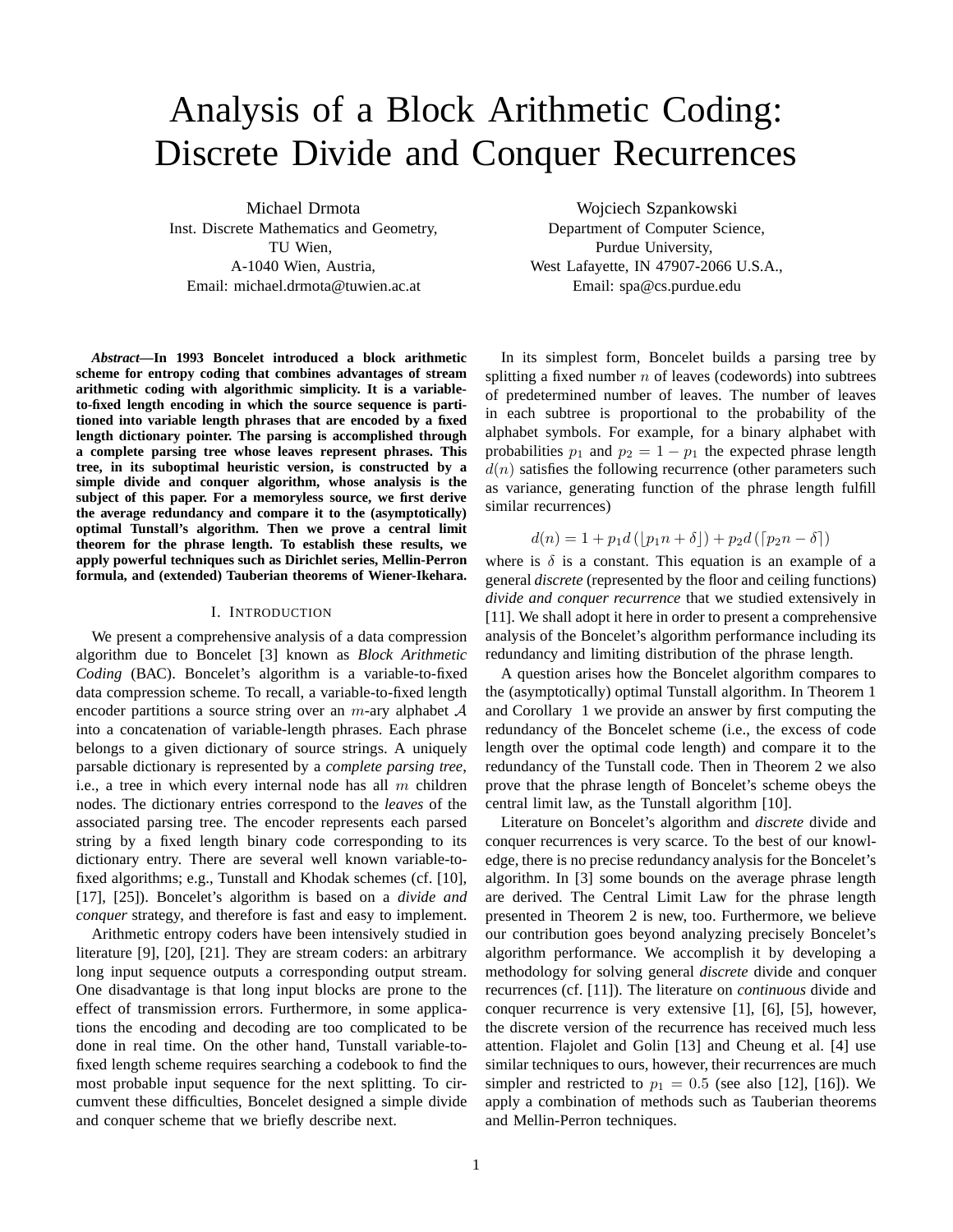#### II. MAIN RESULTS

Let us start with a succinct description of the Boncelet algorithm in terms of its parsing tree. We consider a memoryless source over a general alphabet  $A$  of size  $m$  with probabilities of symbols denoted as  $p_i$  for  $i = 1, \ldots, m$ .

For fixed  $n$  (representing the number of leaves in the parsing tree and hence also the number of distinct phrases or codewords), the algorithm in each step creates  $m$  subtrees of predetermined number,  $n_i$ , of leaves (phrases). This continues recursively until less than  $m$  leaves are left. For example, for a binary alphabet, at the root  $n$  is split into two subtrees with the number of leaves, respectively, equal to  $n_1 = |p_1n + \delta|$  and  $n_2 = [p_2n - \delta]$  for some  $\delta \in (0, 1)$  that satisfies  $2p_1 + \delta < 2$ .

Let  $\{v_1, \ldots v_n\}$  denote phrases of the Boncelet code that correspond to the paths from the root to leaves of the parsing tree, and let  $\ell(v_1), \ldots, \ell(v_n)$  be the corresponding phrase lengths. Furthermore, if  $(i_1, i_2, \ldots, i_{\ell(v_k)})$  (with  $i_j \in \{1, \ldots, m\}$  encodes the path from the root to phrase  $v_k$  we set  $P(v_k) = p_{i_1} p_{i_2} \cdots p_{i_{\ell(v_k)}}$ . Then  $P(v_1), \ldots, P(v_n)$ sum up to 1 and represent a probability distribution on the phrases that corresponds to the distribution of phrases for a memoryless source. We denote by  $D_n$  the length of a phrase corresponding to the probability distribution  $P$ , that is,  $\mathbb{P}[D_n = \ell(v_k)] = P(v_k)$ . Its probability generating function is defined as  $C(n, y) = \mathbb{E} y^{\overline{D_n}} = \sum_{j=1}^n P(v_j) y^{\ell(v_j)}$ . For a binary alphabet, the Boncelet splitting procedure leads to the following recurrence on  $C(n, y)$  for  $n > 2$ 

$$
C(n, y) = p_1 y C ([p_1 n + \delta], y) + p_2 y C ([p_2 n - \delta], y)
$$
 (1)

with initial conditions  $C(0, y) = 0$  and  $C(1, y) = 1$  and some δ. Then the average phrase length,  $d(n)$ , defined as  $E D_n :=$  $d(n) = \sum_{j=1}^{n} P(v_j) \ell(v_j) = C'(n, 1)$  satisfies the following recurrence

$$
d(n) = 1 + p_1 d\left(\left[p_1 n + \delta\right]\right) + p_2 d\left(\left[p_2 n - \delta\right]\right) \tag{2}
$$

with  $d(0) = d(1) = 0$ . In general, for an *m*-ary alphabet recurrence (2) becomes

$$
C(n, y) = y \sum_{i=1}^{m} p_i C([p_i n + \delta_i], y)
$$
 (3)

where  $[x]$  is the quantized value of x; in our case it is replaced either by the floor function or the ceiling function.

These recurrences  $(1)$ – $(3)$  are special cases of a general divide and conquer recurrence of the following form: For  $m \geq 1$ , let  $p_1, \ldots, p_m, b_1, \ldots, b_m$  and  $b'_1, \ldots, b'_m$  be positive real numbers such that  $p_j < 1$  for  $1 \le j \le m$ . Then given  $T(0) \leq T(1)$  for  $n \geq 2$  we set

$$
T(n) = a_n + \sum_{j=1}^{m} b_j T\left( \lfloor p_j n + \delta_j \rfloor \right) + \sum_{j=1}^{m} b'_j T\left( \lceil p_j n + \delta'_j \rceil \right)
$$
\n(4)

where  $(a_n)_{n\geq 2}$  is a known *non-negative* and *non-decreasing* sequence. We also assume that  $2p_j + \delta_j < 2$  and  $2p_j + \delta'_j \leq 1$ (for  $1 \leq j \leq m$ ). In the next section (cf. [11]) we present in Theorem 3 a general solution of (4); we note that it's

proof requires powerful tools of analytic combinatorics such as Dirichlet series [2], [24] and complex asymptotics [24].

Our first result concerns the average redundancy of Boncelt's algorithm. To present it succinctly, we need to introduce some properties of  $p_i$ .

*Definition 1:* We say that  $\log(1/p_1), \ldots, \log(1/p_m)$  are *rationally related* if there exists a positive real number L such that  $\log(1/p_1), \ldots, \log(1/p_m)$  are integer multiples of L, that is,  $\log(1/p_j) = n_j L$ ,  $n_j \in \mathbb{Z}$ ,  $(1 \leq j \leq$ m) where  $gcd(n_1, \ldots, n_m) = 1$ . Similarly, we say that  $\log(1/p_1), \ldots, \log(1/p_m)$  are *irrationally related* if they are not rationally related.

**Example**. If  $m = 1$ , then we are always in the rationally related case. In the binary case  $m = 2$ , the numbers  $\log(1/p_1)$ ,  $log(1/p_2)$  are rationally related if and only if the ratio  $\log(1/p_1)/\log(1/p_2)$  is rational.

*Theorem 1:* Consider an m-ary memoryless source with positive probabilities  $p_i > 0$  and the entropy rate  $H =$  $\sum_{i=1}^{m} p_i \log(1/p_i)$ . Let  $d(n) = \mathbb{E} D_n$  denote the expected phrase length of the binary Boncelet code.

(i) If  $\log(1/p_1), \ldots \log(1/p_m)$  are irrationally related, then

$$
d(n) = \frac{1}{H}\log n - \frac{\alpha}{H} + o(1),\tag{5}
$$

where

$$
\alpha = E'(0) - H - \frac{H_2}{2H},\tag{6}
$$

 $H_2 = \sum_{i=1}^m p_i \log^2 p_i$ , and  $E'(0)$  is the derivative at  $s =$ 0 of the Dirichlet series  $E(s)$  defined in (14) of Section III (for a binary alphabet) representing the discrete nature of the recurrence.

(ii) If  $\log(1/p_1), \ldots \log(1/p_m)$  are rationally related, then

$$
d(n) = \frac{1}{H} \log n - \frac{\alpha + \Psi(\log n)}{H} + O(n^{-\eta})
$$
 (7)

for some  $\eta > 0$ , where  $\Psi(t)$  is a periodic function of bounded variation that has usually an infinite number of discontinuities.

For practical data compression algorithms, it is important to achieve low redundancy defined as the excess of the code length over the optimal code length  $nH$ . For variable-to-fixed codes, the average redundancy is expressed as [10], [22]

$$
R_n = \frac{\log n}{\mathbb{E} D_n} - H = \frac{\log n}{d(n)} - H.
$$

Our previous results imply immediately the following.

*Corollary 1:* Let  $R_n$  denote the redundancy of the Boncelet code.

(i) If  $\log(1/p_1), \ldots \log(1/p_m)$  are irrationally related, then

$$
R_n = \frac{H\alpha}{\log n} + o\left(\frac{1}{\log n}\right) \tag{8}
$$

with  $\alpha$  defined in (6).

(ii) If  $\log(1/p_1), \ldots \log(1/p_m)$  are rationally related, then

$$
R_n = \frac{H\alpha + \Psi(\log n)}{\log n} + o\left(\frac{1}{\log n}\right) \tag{9}
$$

where  $\Psi(t)$  is a periodic function of bounded variation.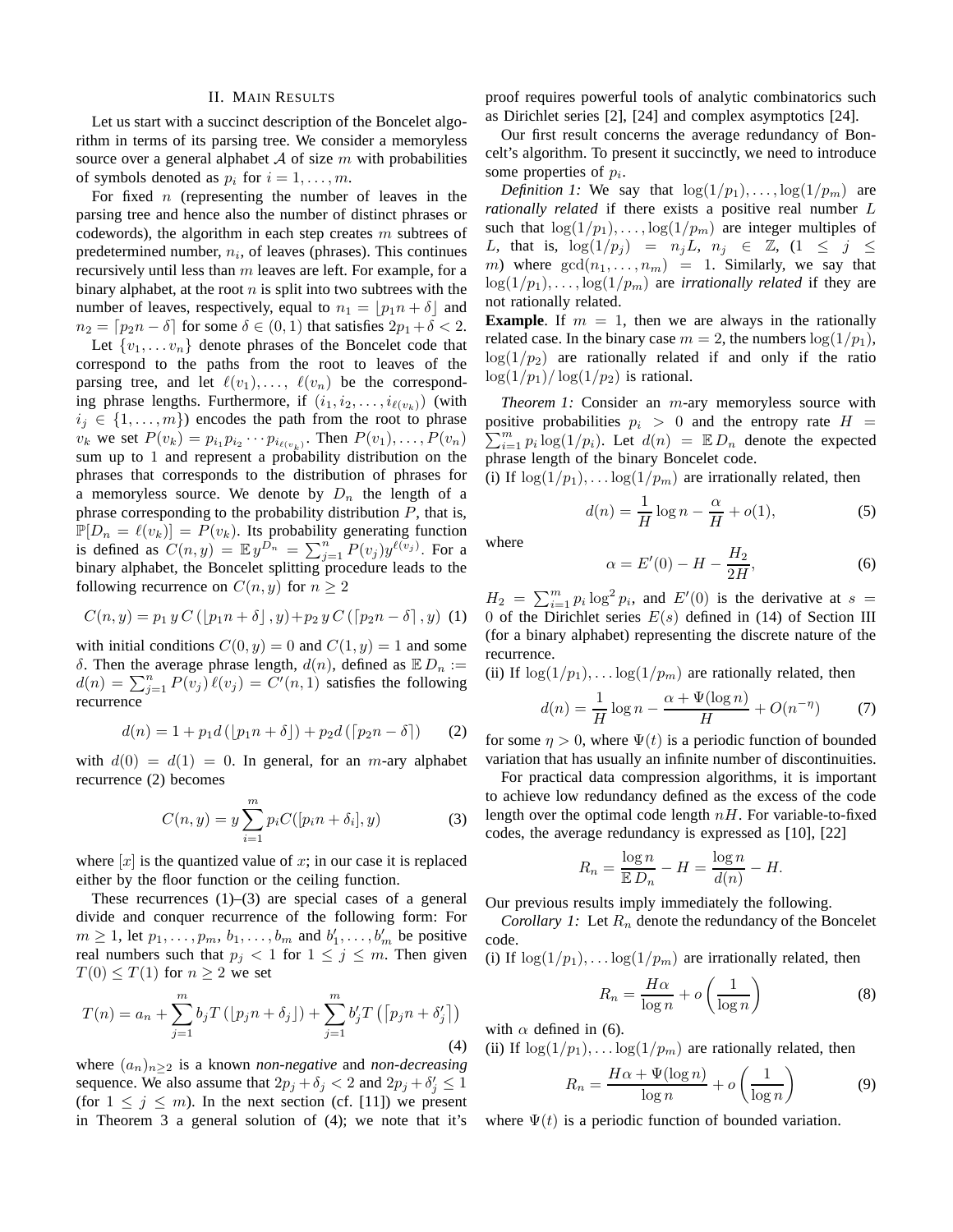We should compare the redundancy of Boncelet's algorithm to asymptotically optimal Tunstall algorithm. From [10], [22] we know that the redundancy of the Tunstall code is

$$
R_n^T = \frac{H}{\log n} \left( -\log H - \frac{H_2}{2H} \right) + o\left( \frac{1}{\log n} \right)
$$

for irrational case; in the rational case there is also a periodic term in the leading asymptotics.

**Example**. Consider  $p = 1/3$  and  $q = 2/3$ . Then one computes  $\alpha = E'(0) - H - \frac{H_2}{2H} \approx 0.322$  while for the Tunstall code  $-\log H - \frac{H_2}{2H} \approx 0.0496.$ 

Finally, we deal with the limiting distribution of the phrase length  $D_n$ . The proof is presented in the next section.

*Theorem 2:* Consider a memoryless source generating a sequence of length  $n$  parsed by the Boncelet algorithm. If  $(p_1, \ldots, p_m)$  is not uniformly distributed, then the phrase length  $D_n$  satisfies the central limit law, that is,

$$
\frac{D_n - \frac{1}{H} \log n}{\sqrt{\left(\frac{H_2}{H^3} - \frac{1}{H}\right) \log n}} \to N(0, 1),
$$

where  $N(0, 1)$  denotes the standard normal distribution, and

$$
\mathbb{E}\,D_n = \frac{\log n}{H} + O(1), \qquad \mathbb{V}\text{ar}\,D_n \sim \left(\frac{H_2}{H^3} - \frac{1}{H}\right)\log n
$$

for  $n \to \infty$ .

### III. ANALYSIS AND ASYMPTOTICS

We first present a general solution to out general discrete divide and conquer recurrence (4). We use analytic tools, in particular Dirichlet series. For our purpose, we define the following Dirichlet series

$$
\widetilde{T}(s) = \sum_{n=1}^{\infty} \frac{T(n+2) - T(n+1)}{n^s}, \quad \widetilde{A}(s) = \sum_{n=1}^{\infty} \frac{a_{n+2} - a_{n+1}}{n^s}
$$

Recall that  $a_n$  is non-negative and non-decreasing and we also assume that  $b_j \geq 0$  and  $b'_j \geq 0$ . If the sequence  $a_n$  is constant (for  $n \ge n_0$ ) we set  $\sigma_a = -\infty$ . Otherwise we set  $\sigma_a =$  $\inf{\lbrace \sigma : a_n = O(n^{\sigma}) \rbrace}$ . Then  $\sigma_a$  is the the abscissa of absolute convergence  $\sigma_a$  of  $A(s)$ . Furthermore, let  $s_0$  be the unique real solution of the equation

$$
\sum_{j=1}^{m} (b_j + b'_j) p_j^s = 1.
$$
 (10)

.

By using the Arka-Bazzi theorem [1] it follows that  $T(n) =$  $O(n^{\max\{s_0, \sigma_a\}+\varepsilon})$  for every  $\varepsilon > 0$ . This means that the Dirichlet series  $\tilde{T}(s)$  converges for  $\Re(s) > \max\{s_0, \sigma_a\}$ . We will prove below that we actually have

$$
\widetilde{T}(s) = \frac{\widetilde{A}(s) + B(s)}{1 - \sum_{j=1}^{m} (b_j + b'_j) p_j^s}
$$
\n(11)

for some analytic function  $B(s)$  that is analytic for  $\Re(s)$  $\max\{s_0, \sigma_a\}$  – 1. For the precise asymptotic analysis, we appeal to the Tauberian theorem by Wiener-Ikehara [7], [19], and an analysis based on the Mellin-Perron formula [2], [24]. Both approaches rely on the singular behavior of  $T(s)$ . From this representation it is clear that the asymptotic behavior of  $T(n)$  will depend on the the singular behavior of  $A(s)$  and the roots of (10) (that include  $s_0$ ).

Actually, we have to deal with three different situations. If  $\sigma_a < s_0$ , then the asymptotics of  $T(n)$  is driven by the recurrence; in the case  $\sigma_a = s_0$  there is an interaction between the internal structure of the recurrence and the sequence  $a_n$ (resonance); and in the case  $\sigma_a > s_0$  the asymptotic behavior of  $a_n$  dominates.

In [11] we proved a Master Theorem for our general discrete divide and conquer recurrence that we state below in slightly simplified form.

*Theorem 3 (DISCRETE MASTER THEOREM):* Let  $T(n)$  be the divide and conquer recurrence defined in (4), where  $b_j$ and  $b'_j$  are non-negative with  $b_j + b'_j > 0$  and the sequence  $(a_n)_{n\geq 2}$  is non-negative and non-decreasing. Let  $\sigma_a$  denote the abscissa of absolute convergence of the Dirichlet series  $A(s)$  and  $s_0$  the real root of (10). If  $\sigma_a \geq s_0 \geq 0$  assume further that  $a_n$  is given by  $a_n = Cn^{\sigma}(\log n)^{\alpha}$  with  $C > 0$ and  $\min\{\sigma, \alpha\} \geq 0$  (that is,  $\sigma_a = \sigma$ ).

(i) If  $\log(1/p_1), \ldots, \log(1/p_m)$  are irrationally related, then  $T(n)$  becomes as  $n \to \infty$ 

$$
C_1 + o(1)
$$
  
if  $\sigma_a < 0$  and  $s_0 < 0$ ,  
 $C_2 \log n + C'_2 + o(1)$   
if  $\sigma_a < s_0$  and  $s_0 = 0$ ,  
 $C_3(\log n)^{\alpha+1} \cdot (1 + o(1))$   
if  $\sigma_a = s_0 = 0$ ,  
 $C_4 n^{s_0} \cdot (1 + o(1))$   
if  $\sigma_a < s_0$  and  $s_0 > 0$ ,  
 $C_5 n^{s_0} (\log n)^{\alpha+1} \cdot (1 + o(1))$   
if  $\sigma_a = s_0 > 0$  and  $\alpha \neq -1$ ,  
 $C_5 n^{s_0} \log \log n \cdot (1 + o(1))$   
if  $\sigma_a = s_0 > 0$  and  $\alpha = -1$ ,  
 $C_6 (\log n)^{\alpha} (1 + o(1))$   
if  $\sigma_a = 0$  and  $s_0 < 0$ ,  
 $C_7 n^{\sigma_a} (\log n)^{\alpha} \cdot (1 + o(1))$   
if  $\sigma_a > s_0$  and  $\sigma_a > 0$ ,

where the explicitly computable constants  $C_1, C_2, C_3, C_4, C_5, C_6, C_7$  are positive and  $C'_2$  is real. (ii) If  $\log(1/p_1), \ldots, \log(1/p_m)$  are rationally related, then  $T(n)$  behaves as in the irrationally related case with the following two exceptions:

$$
C_2 \log n + \Psi_2(\log n) + o(1) \quad \text{if } \sigma_a < s_0 \text{ and } s_0 = 0, \\
\Psi_4(\log n) \, n^{s_0} \cdot (1 + o(1)) \qquad \text{if } \sigma_a < s_0 \text{ and } s_0 > 0,\n\tag{13}
$$

where  $C_2$  is positive and  $\Psi_2(t), \Psi_4(t)$  are periodic functions with period  $L$  (with usually countably many discontinuities).

We now briefly summarize main steps to establish Theorem 3 and then provide a proof of Theorem 2.

#### *A. Sketch of Proof of Theorem 3*

We first apply the recurrence relation (4) to find the Dirichlet series  $T(s)$ . To simplify our presentation, we assume that  $b'_j =$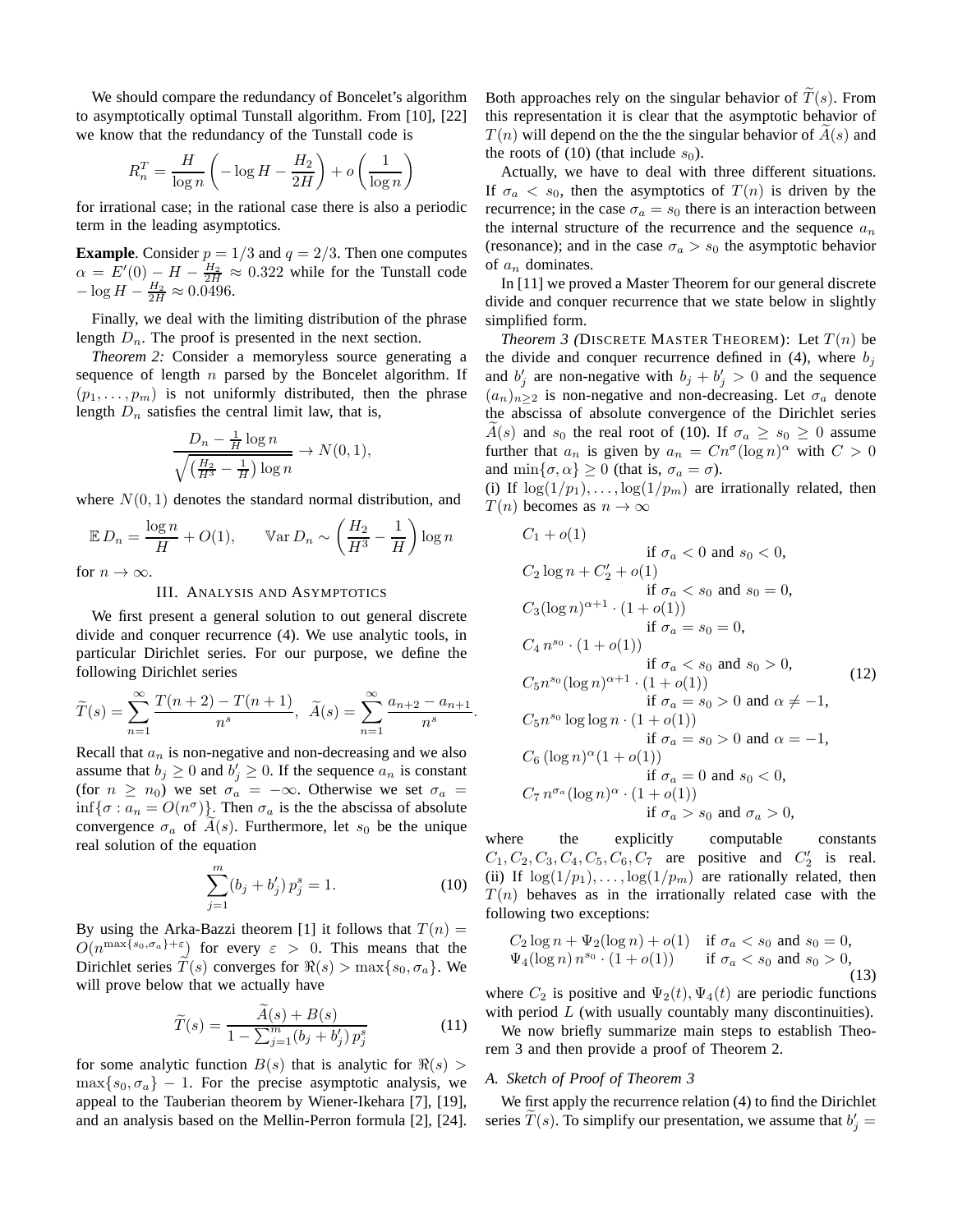0, that it, we consider only the floor function on the right hand side of the recurrence (4). We thus obtain

$$
T(s) = A(s) +
$$
  
+ 
$$
\sum_{j=1}^{m} b_j \sum_{n=1}^{\infty} \frac{T(\lfloor p_j(n+2) + \delta_j \rfloor) - T(\lfloor p_j(n+1) + \delta_j \rfloor)}{n^s}.
$$
  
Let

 $\mathbf I$ 

$$
n = \left\lfloor \frac{k+2-\delta_j}{p_j} \right\rfloor - 2
$$

for some integer k. For this k we have  $\lfloor p_j(n+1) + \delta_j \rfloor =$  $k + 1$  and  $[p_j(n+2) + \delta_j] = k + 2$ . For later use we split between  $k \leq 0$  and  $k \geq 1$ . Hence, setting

$$
G_j(s) = \sum_{3p_j + \delta_j - 2 \le k \le 0} \frac{T(k+2) - T(k+1)}{\left(\left\lfloor \frac{k+2-\delta_j}{p_j} \right\rfloor - 2\right)^s}
$$

we obtain

$$
\sum_{n=1}^{\infty} \frac{T\left(\left[p_j(n+2)+\delta_j\right]\right) - T\left(\left[p_j(n+1)+\delta_j\right]\right)}{n^s}
$$

$$
= G_j(s) + \sum_{k=1}^{\infty} \frac{T(k+2) - T(k+1)}{\left(\left\lfloor\frac{k+2-\delta_j}{p_j}\right\rfloor - 2\right)^s}.
$$

We now compare the last sum to  $p_j^s \tilde{T}(s)$  and obtain

$$
\sum_{k=1}^{\infty} \frac{T(k+2) - T(k+1)}{\left(\left\lfloor \frac{k+2-\delta_j}{p_j} \right\rfloor - 2\right)^s} = \sum_{k=1}^{\infty} \frac{T(k+2) - T(k+1)}{(k/p_j)^s}
$$

$$
= p_j^s \widetilde{T}(s) - E_j(s),
$$

where

$$
E_j(s) = \sum_{k=1}^{\infty} (T(k+2) - T(k+1))
$$

$$
\times \left( \frac{1}{(k/p_j)^s} - \frac{1}{\left( \left\lfloor \frac{k+2-\delta_j}{p_j} \right\rfloor - 2 \right)^s} \right). (14)
$$

Defining

$$
E(s) = \sum_{j=1}^{m} b_j E_j(s)
$$
 and  $G(s) = \sum_{j=1}^{m} b_j G_j(s)$ 

we finally obtain the relation (cf. (11)

$$
\widetilde{T}(s) = \frac{\widetilde{A}(s) + G(s) - E(s)}{1 - \sum_{j=1}^{m} b_j p_j^s}.
$$
\n(15)

The same procedure applies if some of the  $b'_j$  are positive leading to

$$
\widetilde{T}(s) = \frac{\widetilde{A}(s) + \overline{G}(s) - \overline{E}(s)}{1 - \sum_{j=1}^{m} (b_j + b'_j) p_j^s},
$$
\n(16)

with a slightly modified functions  $\overline{G}(s)$  and  $\overline{E}(s)$ .

By our previous assumptions, we know the analytic behaviors of  $\widetilde{A}(s)$  and  $\left(1 - \sum_{j=1}^m b_j p_j^s\right)^{-1}$ :  $\widetilde{A}(s)$  has a pole-like

singularity at  $s = \sigma_a$  (if  $\sigma_a \geq s_0$ ) and a proper continuation to a complex domain that contains the (punctuated) line  $\Re(s) = \sigma_a, s \neq \sigma_a$ , compare with [11]. On the other hand,  $(1 - \sum_{j=1}^{m} b_j p_j^s)^{-1}$  has a polar singularity at  $s = s_0$ (and infinitely many other poles on the line  $\Re(s) = s_0$ if the numbers  $log(1/p_i)$  are rationally related), and also a meromorphic continuation to a complex domain that contains the line  $\Re(s) = s_0$ . Heuristically, the asymptotic behavior (of the partial sums) of the coefficients of  $T(s)$  is reflected by the singular behavior of  $T(s)$ . Recall that  $T(n) = O(n^{\sigma})$ implies that the series  $\widetilde{T}(s)$  converges for  $\Re(s) > \sigma$ . Hence, if  $s = \sigma$  is a singularity of  $T(s)$ , then we expect that  $T(n)$ behaves (more or less) like  $n^{\sigma}$ . Actually there is a very precise correspondence by Tauberian theorems (of Wiener-Ikehara and Delange, see [7], [11], [19]) if  $\sigma$  is the only singularity on the line  $\Re(s) = \sigma$ . Hence, Tauberian theorems can be applied if the  $\log(1/p_i)$  are irrationally related. In the rationally related case the problem is more subtle but can be handled with the help of the Mellin-Perron formula stated next (Theorem 4).

In our formulation we use Iverson's notation  $\llbracket P \rrbracket$  which is 1 if  $P$  is a true proposition and 0 else.

*Theorem 4 (see [2]):* For a sequence  $c(n)$  define the Dirichlet series  $C(s) = \sum_{n=1}^{\infty} \frac{c(n)}{n^s}$  and assume that abscissa of absolute convergence  $\sigma_a$  is finite or  $-\infty$ . Then for all  $\sigma > \sigma_a$  and all  $x > 0$ 

$$
\sum_{n < x} c(n) + \frac{c(\lfloor x \rfloor)}{2} \llbracket x \in \mathbb{Z} \rrbracket = \lim_{T \to \infty} \frac{1}{2\pi i} \int_{\sigma - iT}^{\sigma + iT} C(s) \frac{x^s}{s} ds.
$$

Note that the Mellin-Perron formula enables us to obtain precise information about the function  $\overline{c}(v) = \sum_{n \geq v} c(n)$ if we know the behavior of  $\frac{1}{s}C(s)$ . In our context we have  $c(n) = T(n+2) - T(n)$ , that is,

$$
T(n) = T(2) + \lim_{T \to \infty} \frac{1}{2\pi i} \int_{c-iT}^{c+iT} \tilde{T}(s) \frac{(n-\frac{3}{2})^s}{s} ds \quad (17)
$$

where  $\tilde{T}(s)$  is given by (15). Informally, one shifts the line of integration to the left and collects the contributions from the residues of the (polar) singularities at  $s = \sigma_a$ ,  $s = s_0$ and  $s = 0$ ; if the  $\log(1/p_i)$  are rationally related there are infinitely many polar singularities on the line  $\Re(s) = s_0$  that contribute to the periodic term  $\Psi(t)$ . Details can be found in [11].

## *B. Proof of Theorem 2*

Finally we indicate the proof of Theorem 2 for the nonsymmetric binary case. For simplicity, we shall write  $p$  for  $p_1$ and q for  $p_2 = 1 - p \neq p_1$ .

We recall that  $C(n, y)$  satisfies the recurrence (1) with initial conditions  $C(0, y) = 0$  and  $C(1, y) = 1$ . It is clear that for every fixed positive real number  $y$  we can apply Theorem 3. However, we have to be careful since we need an asymptotic representation for  $C(n, y)$  uniformly for y in an interval that contains 1 in its interior. Note that  $C(n, 1) = 1$ .